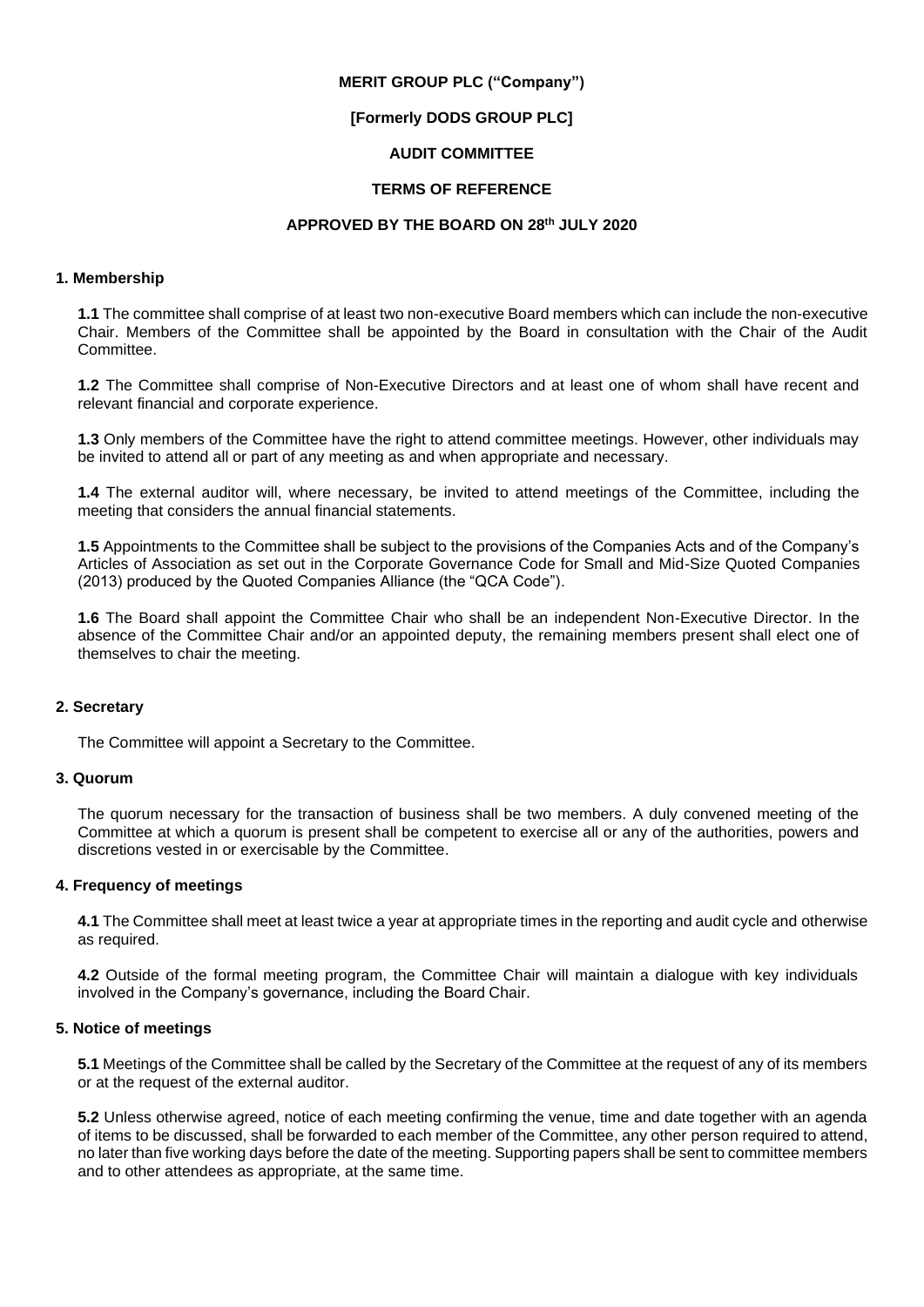### **6. Minutes of meetings**

The secretary shall minute the proceedings and decisions of all meetings of the Committee, including recording the names of those present and in attendance.

### **7. Annual General Meeting**

The Committee Chair should attend the Annual General Meeting ("AGM") to answer shareholder questions on the Committee's activities.

### **8. Duties**

**8.1** The Committee should carry out the duties below as appropriate:

**8.1.1** The Committee shall review and monitor the integrity of the budget and financial statements of the Company and the subsidiaries, and any other formal announcements relating to its financial performance, reviewing significant financial reporting issues and judgements which they contain;

**8.1.2** In particular, the Committee shall review and challenge where necessary:

**8.1.2.1** the consistency of, and any changes to, accounting policies both on a year on year basis and across the Company and its subsidiaries;

**8.1.2.2** the methods used to account for significant or unusual transactions where different approaches are possible;

**8.1.2.3** whether the Company and its subsidiaries have followed appropriate accounting standards and made appropriate estimates and judgements, taking into account the views of the external auditor;

**8.1.2.4** the clarity of disclosure in the Company's financial reports and the context in which statements are made; and

**8.1.2.5** all material information presented with the financial statements, such as the business review/operating and financial review and the corporate governance statement;

**8.1.3** Where requested by the Board, the Committee should review the content of the annual report and accounts and advise the Board on whether, taken as a whole, it is fair, balanced and understandable and provides the information necessary for shareholders to assess the Company's position and performance;

**8.1.4** The Committee shall review and monitor the Company's and its subsidiaries' internal financial controls and its internal control systems and, where applicable, its internal audit;

**8.1.5** The Board will, if necessary, change the terms of reference if there is a significant and material change in the Company and its subsidiaries.

**8.2** The Committee shall carry out the following actions for the External Audit:

**8.2.1** Review whether the audit service contract should be put out to tender to enable the Committee to compare the quality and effectiveness of the services provided by the incumbent auditor with those of other audit firms; and in respect of such tender, if required, oversee the selection process and ensure that all tendering firms have such access as necessary to information and individuals during the duration of the tendering process;

**8.2.2** If an auditor resigns, investigate the issues leading to this and decide whether any action is required;

**8.2.3** Oversee the relationship with the external auditor including (but not limited to);

**8.2.3.1** recommendations on their remuneration, their fees for audit or non-audit services;

**8.2.3.2** approval of their terms of engagement, including any engagement letter issued at the start of each audit and the scope of the audit;

**8.2.3.3** assess annually their independence statement;